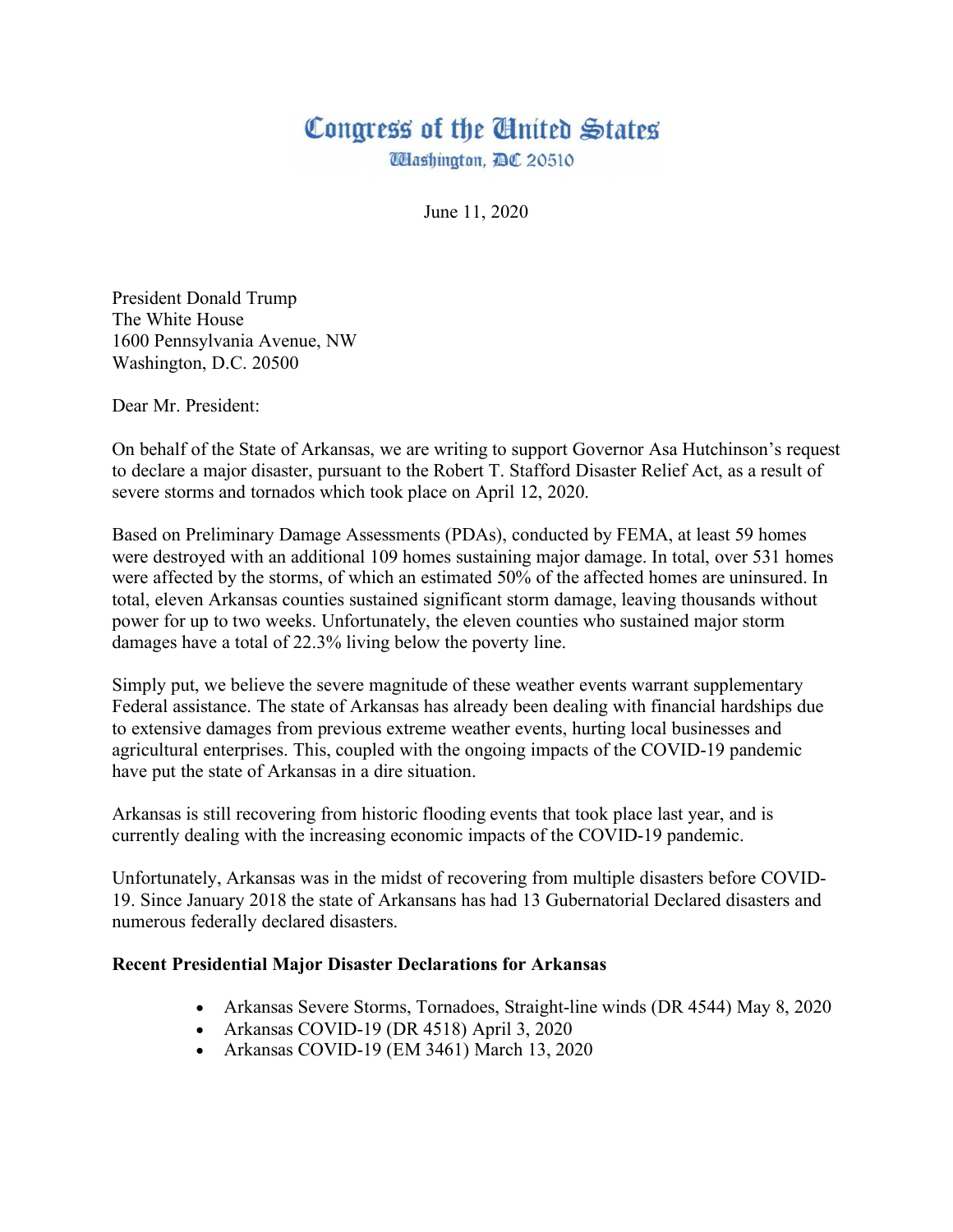- Arkansas Severe Storms, Straight-line winds, Tornadoes, and Flooding (DR 4460) Sept. 13, 2019
- Arkansas Severe Storms and flooding (DR 4441) May 29, 2019
	- o Record breaking flooding along the Arkansas River that included EM 3414
- Arkansas Severe Storms, Tornadoes, Straight-line winds, and Flooding (DR 4318) April 26, 2017
- Arkansas Severe Storms, Tornadoes, Straight-line winds, and Flooding (DR 4270) March 08, 2016
- Arkansas Severe Storms, Tornadoes, Straight-line winds, and Flooding (DR 4254) Dec. 23, 2015
- Arkansas Severe Storms, Tornadoes, Straight-line winds, and Flooding (DR 4226) May 8, 2015
- Arkansas Severe Storms, Tornadoes, and Flooding (DR 4174) April 27, 2014
- Arkansas Severe Winter Storm (DR 4160) December 5, 2013
- Arkansas Severe Storms and Flooding (DR 4143) August 8, 2013
- Arkansas Severe Storms, Tornadoes, and Flooding (DR 4124) May 30, 2013
- Arkansas Severe Winter Storm (DR 4100) December 25, 2012
- Arkansas Severe Storms, Tornadoes, and Flooding (DR 4000) May 24, 2011
- Arkansas Severe Storms, Tornadoes, and Flooding (DR 1975) April 14, 2011

Without the assistance of the Federal government, we fear the burden will be too much for the state of Arkansas to bear alone. As losses mount, the people of our great state hope the federal government will join in restoration efforts. Federal government resources are critical in the aftermath of these devastating events, and coordination between the federal government and state and local officials is crucial to begin the process of recovery and rebuilding.

We are eager to assist in any way possible to ensure expedited evaluation of this request. Please do not hesitate to contact our offices with any questions. We thank you for the support you have already offered, and respectfully ask for your continued attention and assistance in providing the resources necessary to ensure the safety of Arkansans.

Sincerely,

ohn Boozmar

U.S. Senator

Tom Cotton **U.S. Senator**